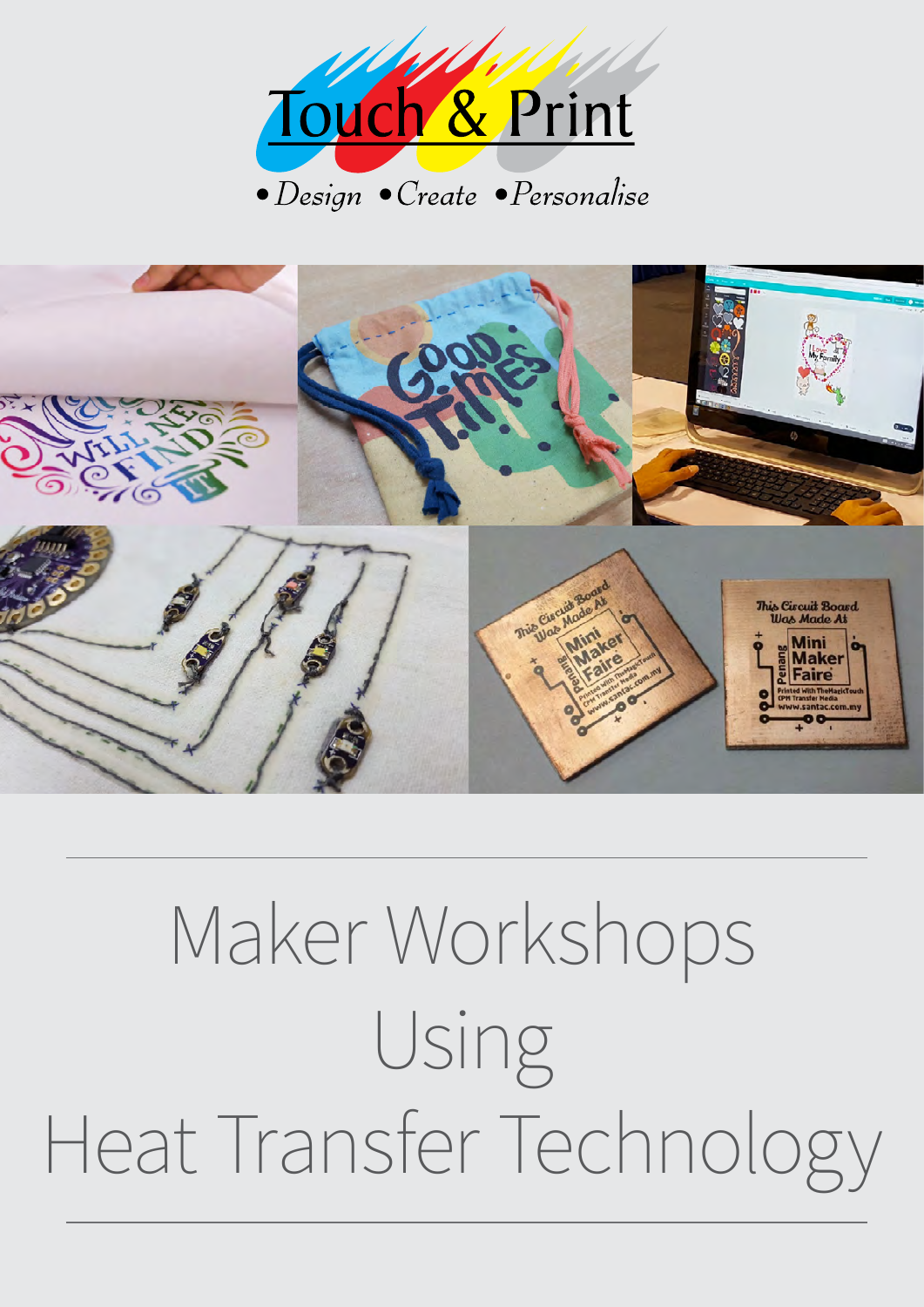# Design and make your own Drawstring bag / Tote Bag



#### **Brief Overview**

Want to personalise your own drawstring pouch / tote bag? All you need is an internet connection and a web browser! Learn how to turn your unique designs into reality and take home your own personalised drawstring pouch / tote bag.

### **Description**

Participants will learn how to:

- 1. Design with the online software, Canva.
- 2. Print their designs onto a special heat transfer media (TTC 3.1+)
- 3. Transfer their printed image onto either a drawstring bag or a tote bag.

This workshop introduces participants to:

- 1. Designing with Canva (a web based design tool); and
- 2. Heat transfer printing technology.

- Heat Press
- Colour Laser Printer
- TTC Transfer Media

\*Participants need to bring their own laptop and the place must have internet connection

### **Equipment List Pricing and Duration**

| ∣ Price∣       | \$450.00 |
|----------------|----------|
| Number of Paxs |          |
| ∣ Duration     | 90 mins  |

\* Price quoted is before GST

\*\* An additional charge of \$150 applies if the location does not have a heat press or suitable colour laser printer.



#### Touch & Print Pte. Ltd.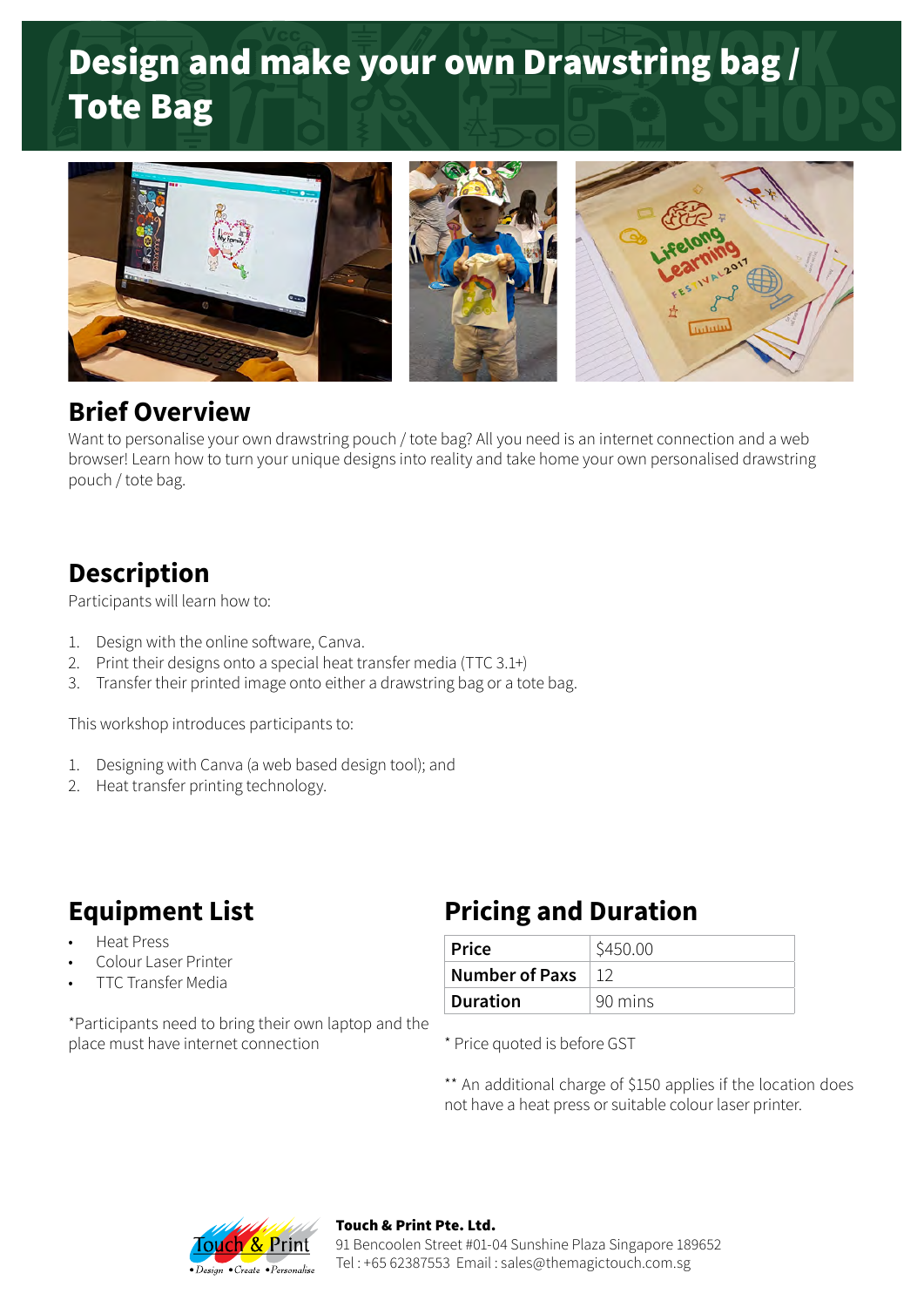# Light up a drawstring bag with wearable electronics



#### **Brief Overview**

Spark your wearable electronics journey with this introductory workshop on sewing electronics onto fabric. Participants will get to take home their own lit up drawstring pouch.

### **Description**

This workshop introduces participants to:

- 1. Printing designs onto fabric using heat transfer technology.
- 2. The concepts of basic electronics
- 3. Sewing an electronic circuit onto fabric.

- Heat Press
- Colour Laser Printer
- TTC Transfer Media

### **Equipment List Pricing and Duration**

| ∣ Price        | \$600.00 |
|----------------|----------|
| Number of Paxs | $\kappa$ |
| ∣ Duration     | 150 mins |

\* Price quoted is before GST

\*\* An additional charge of \$150 applies if the location does not have a heat press or suitable colour laser printer.



Touch & Print Pte. Ltd. 91 Bencoolen Street #01-04 Sunshine Plaza Singapore 189652 Tel : +65 62387553 Email : sales@themagictouch.com.sg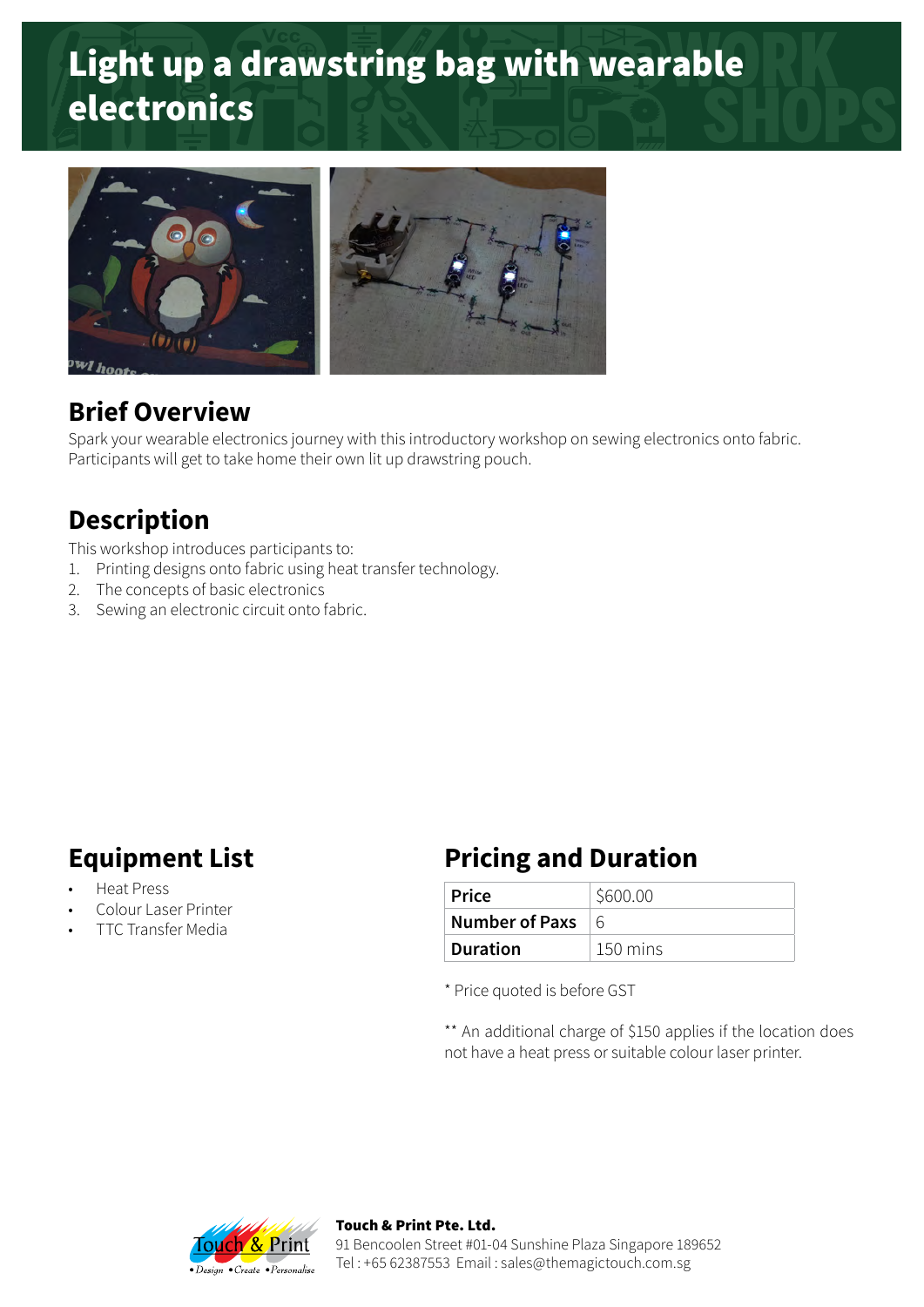# Wearable Electronics with Lilypad or Microbit



#### **Brief Overview**

Did you know you can add a microcontroller on a piece of fabric? Get started with wearable electronics in this workshop. Learn about conductive thread, Lilypad and sewable LEDs.

#### **Description**

Participants will learn how to use heat transfer technology together with wearable electronics

- 1. They will print a sewing pattern on a fabric to act as the circuit template.
- 2. They will then learn how to sew the LEDs and the microcontroller on with conductive thread.
- 3. They will then learn to program the microcontroller to create their own custom light pattern.

- Heat Press
- Colour Laser Printer
- TTC Transfer Media

#### **Equipment List Pricing and Duration**

| ∣ Price        | \$600.00           |
|----------------|--------------------|
| Number of Paxs | $\kappa$           |
| Duration       | $180 \text{ mins}$ |

\* Price quoted is before GST

\*\* An additional charge of \$150 applies if the location does not have a heat press or suitable colour laser printer.

\*\*\* An additional charge of \$45.00 per pax for microbit

\*\*\*\* An additional charge of \$60.00 per pax for Arduino Lilypad + FTDI Driver



#### Touch & Print Pte. Ltd.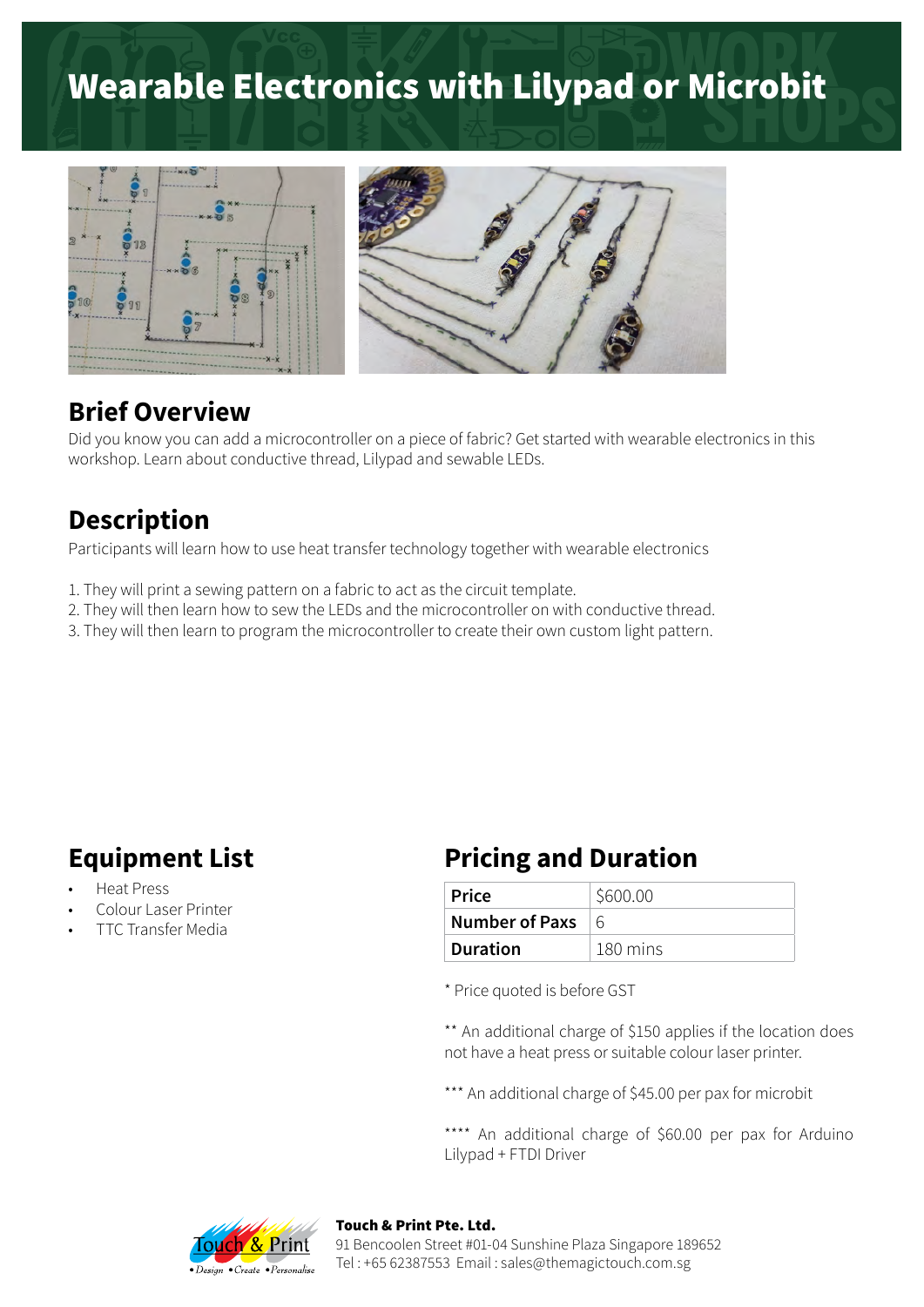## Introduction to Heat Transfer Printing



#### **Brief Overview**

What is heat transfer and what can you do with it ?

This simple workshop will teach the particpants how to create a simple design and then take that design and make it into a variety of products.

### **Description**

Participants will first learn how easy it is to use Canva to create their design on a regular web browser such as Google Chrome.

Next, they will learn how to take their design and print it out onto a a variety of different heat transfer media using a regular colour laser printer.

Lastly, they will learn how to transfer that printed image onto a variety of products.

- White T-Shirt
- Tote Bag
- Wooden Sign Board
- Metal Sign Plate

This workshop introduces participants to 2 things.

- 1. Designing with Canva (A web based design tool)
- 2. Heat transfer printing technology.

- Heat Press
- Colour Laser Printer
- RST Transfer Media
- CPM Transfer Media
- TTC Transfer Media

\*Participants need to bring their own laptop and the place must have internet connection

### **Equipment List Pricing and Duration**

| <b>Price</b>    | \$450.00           |
|-----------------|--------------------|
| Number of Paxs  | $\kappa$           |
| <b>Duration</b> | $120 \text{ mins}$ |

\* Price quoted is before GST

\*\* An additional charge of \$150 applies if the location does not have a heat press or suitable colour laser printer.



#### Touch & Print Pte. Ltd.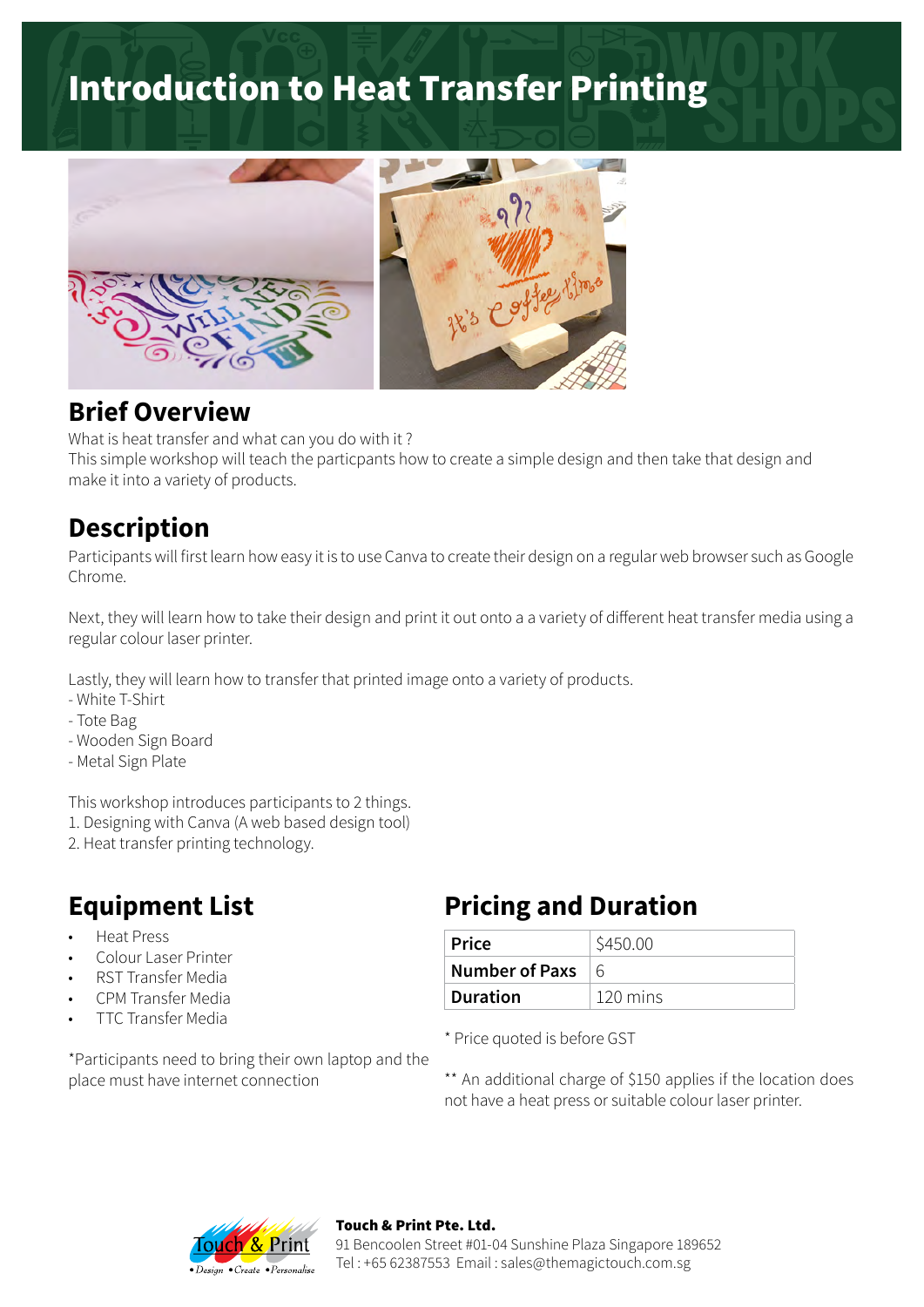# Design and sew up your own drawstring bag



#### **Brief Overview**

Get your designer groove on and learn how to take your own design from drawing to product using heat transfer technology and sewing.

#### **Description**

Participants will learn how to:

- 1. create their own design with Canva, an online software.
- 2. integrate their design onto textiles using heat transfer technology.
- 3. sew their design into a mini drawstring pouch

Participants take home their own personalised drawstring pouch.

- Heat Press
- Colour Laser Printer
- TTC 3.1+
- Sewing Machines

#### **Equipment List Pricing and Duration**

| ∣ Price         | \$500.00 |
|-----------------|----------|
| Number of Paxs  | $\kappa$ |
| <b>Duration</b> | 180 mins |

\* Price quoted is before GST

\*\* An additional charge of \$150 applies if the location does not have a heat press or suitable colour laser printer.



#### Touch & Print Pte. Ltd.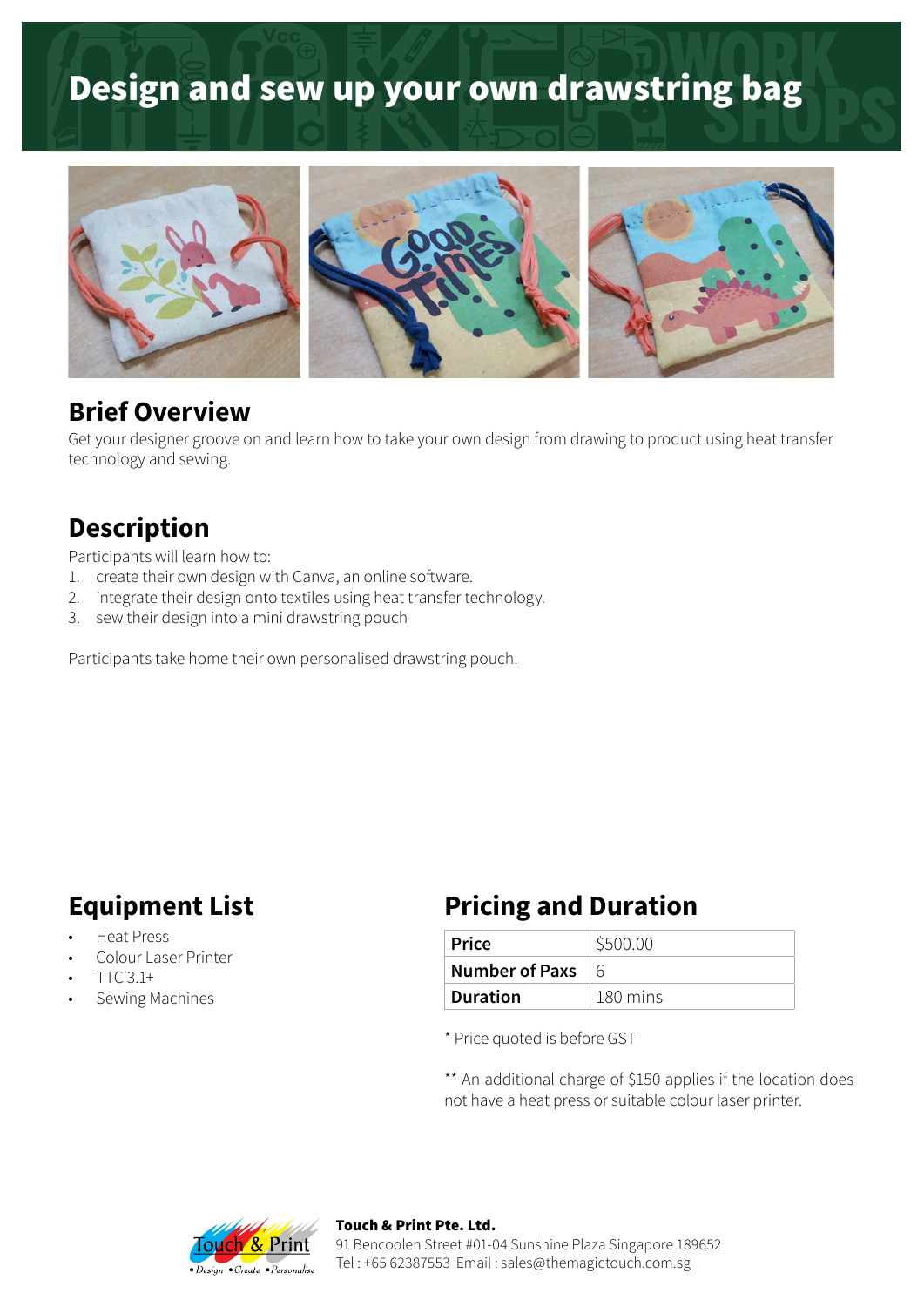# Build your own interactive wooden touch panel



#### **Brief Overview**

Learn how to use heat transfer technology and conductive paint to create a one of a kind intereactive wooden panel. Be amazed by how you can send electronic signals by just touching on a wooden surface.

#### **Description**

1. Participants will first learn how to print onto a wooden surface using heat transfer media (RST 9.1) and a heat press machine.

- 2. Apply copper tape and wiring to the back side of the wood.
- 3. Paste vinyl sticker onto the wooden surface to act as a stencil and apply on the conductive paint.
- 4. Connect the panel up to an Arduino and program it.

- Heat Press
- Colour Laser Printer
- RST Transfer Media
- Soldering station
- Dremel 4000
- Arduino Uno / Nano

#### **Equipment List Pricing and Duration**

| ∣ Price         | \$750.00   |
|-----------------|------------|
| Number of Paxs  | $\sqrt{6}$ |
| <b>Duration</b> | 180 mins   |

\* Price quoted is before GST

\*\* An additional charge of \$150 applies if the location does not have a heat press or suitable colour laser printer.

\*\*\* An additional charge of \$45.00 per pax for Arduino Uno



#### Touch & Print Pte. Ltd.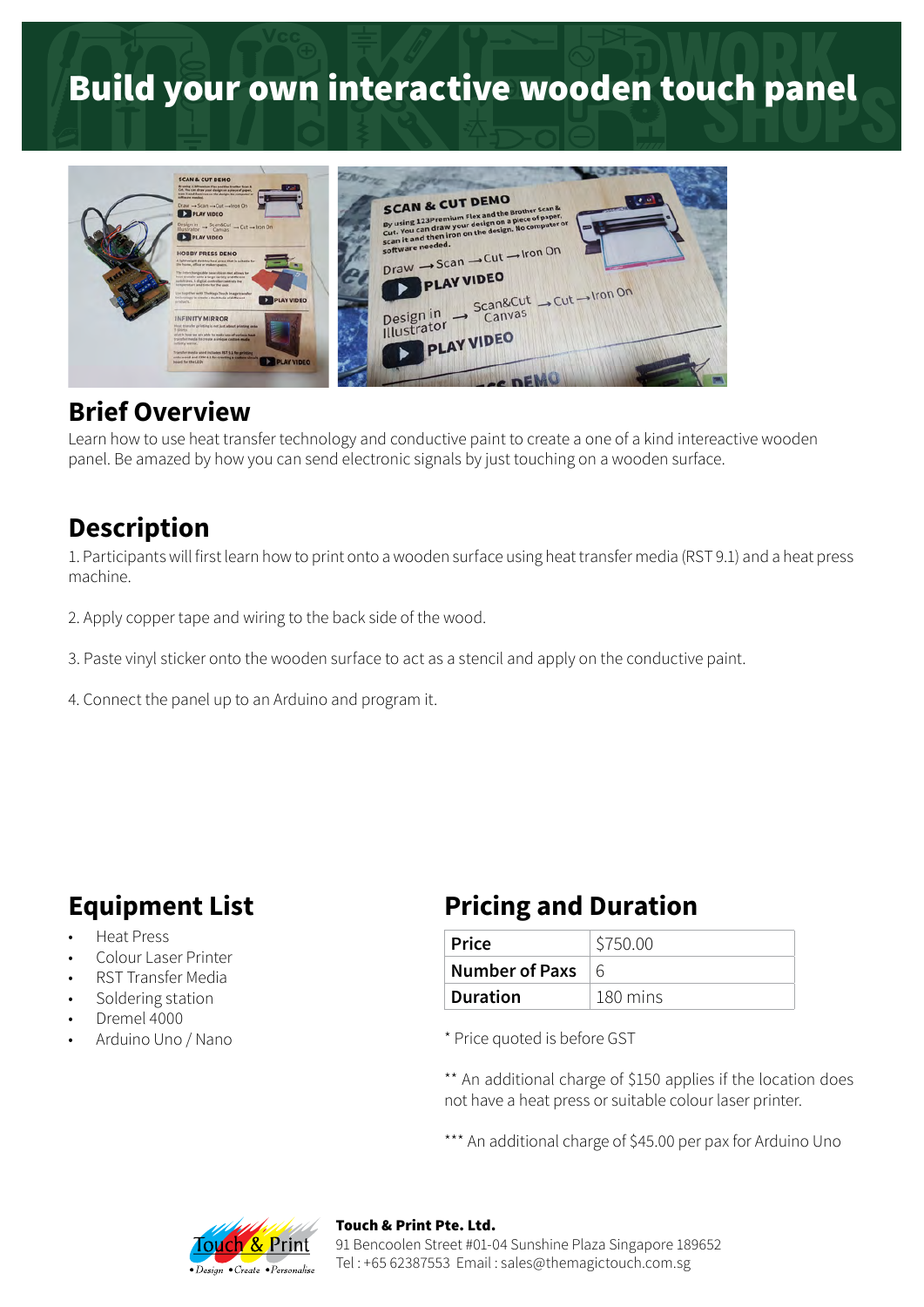# Etch your own DIY PCB with household products



#### **Brief Overview**

Did you know that heat transfer technology can be used to create a custom PCB board? In addition, the chemicals required to etch the board can be done with household products bought at a regular shopping centre.

### **Description**

Starting with a blank copper board, participants will first learn how to print the circuit trace onto it using heat transfer technology.

- 1. The circuit trace is first printed onto a special heat transfer media (CPM 6.2) using a regular colour laser printer.
- 2. The printed image is transfered onto the copper board using a heat press.
- 3. Prepare the household etching solution using Vineger, Hydrogen Peroxide and Salt and etch the board.
- 4. Drill the holes with a Dremel
- 5. Solder up the componants.

- Heat Press
- Colour Laser Printer
- CPM Transfer Media
- Soldering iron and solder
- Dremel 4000 + Drill stand

### **Equipment List Pricing and Duration**

| ∣ Price         | \$450.00    |
|-----------------|-------------|
| Number of Paxs  | $6^{\circ}$ |
| <b>Duration</b> | 90 mins     |

\* Price quoted is before GST

\*\* An additional charge of \$150 applies if the location does not have a heat press or suitable colour laser printer.



Touch & Print Pte. Ltd. 91 Bencoolen Street #01-04 Sunshine Plaza Singapore 189652 Tel : +65 62387553 Email : sales@themagictouch.com.sg